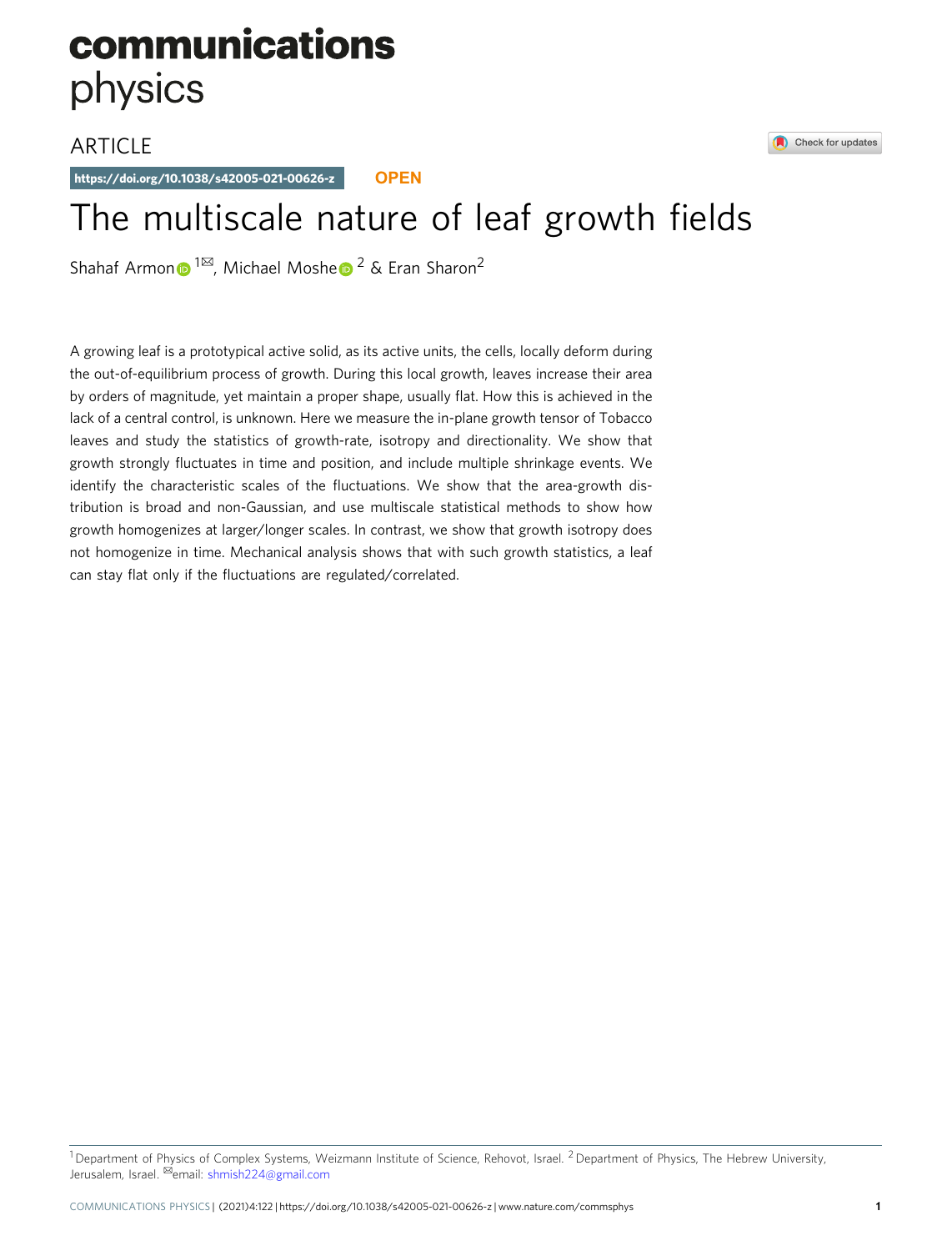Out of equilibrium active solids are prevalent in nature and<br>include bio-mechanical systems under development and<br>physiology such as animal epithelium<sup>1,2</sup> and plant<br>tissues<sup>3-5</sup> in plant include bio-mechanical systems under development and physiology such as animal epithelium<sup>[1,2](#page-5-0)</sup> and plant tissues $3-\overline{5}$  $3-\overline{5}$  $3-\overline{5}$  $3-\overline{5}$ . In recent years synthetic active solids are designed and studied as well<sup>[6](#page-5-0)–9</sup>. The role of activity in such systems calls for an extension of existing theories, which were developed to describe passive solids<sup>[10](#page-5-0)–[12](#page-5-0)</sup>. Such theories should account for the local, intrinsic injection of energy and describe the emergent stabilities, or instabilities, dynamic patterns, and properties in such activeelastic materials. For comparison, in the case of fluids, classical theory has been successfully amended to account for the local activity of the particles, also due to extensive experimental research that uncovered basic microscopic mechanisms in different natural and synthetic active systems $^{13}$  $^{13}$  $^{13}$ . In the case of solids, such experimental data is sparse. A prominent example of such a system is a growing plant leaf, which in short time scales behaves as a thin elastic sheet, but in long time scales, where growth becomes relevant, involves multiple mechanical and biochemical active processes $14,15$ . Detailed measurements of growing plant leaves can, thus, provide important input for the development of a continuum theory for active-elastic sheets.

Plant cells, unlike many animal cells, do not migrate nor change neighbors during development. The cells are surrounded by rigid cell walls that are cemented to each other and create a permanent matrix. In-plant lateral organs, such as leaves and petals, cell division is stopped at the early stages of development and most of the increase in volume occurs via cell expansion (typical 10–100 fold increase in volume and up to a cell diameter of 10–100 microns). The main force that drives cell expansion is the turgor pressure—the osmotic pressure between the exterior and the interior of the cell. This pressure is of order  $0.1-1 \text{ MPa}^4$ and can be varied via changes in ions concentration in the cell and water exchange between cells. The shape and size of the pressurized cells are stabilized by the high stiffness of their cell walls. These viscoelastic walls are made of polymer networks and cell expansion is thought to involve slow yielding of the cell wall to the internal pressure<sup>[16](#page-5-0)</sup> and deposition of new material from within the cell. Based on this mechanical view of the process, one would expect leaf growth to be smooth and isotropic, as in the swelling of a balloon. In such a scenario, growth regulation is expected to be active in large length scales, balancing longwavelength inhomogeneity in growth.

However, measurements show that leaf growth is neither uniform, smooth or isotropic. Highly anisotropic cell expansions were measured<sup>[17](#page-5-0)</sup> as well as large variations in expansion levels in different regions of the leaf<sup>18,19</sup>. Moreover, recent measurements and models indicate that the growth field is heterogenous also at small scales, as neighboring cells can undergo extremely different expansion levels $20-23$  $20-23$  $20-23$ . These observations show that the process is governed locally, at the cellular scale, yet so far there was no systematic study of the growth heterogeneity and its statistical properties.

Importantly, growth that is not correlated between cells or tissue parts is likely to achieve a geometrical incompatibility, leading to the buildup of internal stresses $24,25$  $24,25$  $24,25$  and potentially morphological distortion of the organ<sup>[26](#page-5-0)</sup>. Therefore, we assume cell growth must be regulated in order to generate a precise shape of an organ, whether flat or spatially complex. Different genetic and molecular networks in plants are known to participate in growth regulation<sup>[17,27](#page-5-0)-30</sup>, but recently, feedback mechanisms between stress and growth were proposed to be involved as well, in order to achieve desired shapes. Such feedbacks are being studied in animals, mainly in Drosophila embryo development, as means to homogenize growth and keep a growing object flat or self-similar, or as a source of instability and creation of complex shapes $4,31-36$  $4,31-36$  $4,31-36$  $4,31-36$  $4,31-36$ . In plants, it has been shown that a directional stress

on leaves and primordia (leaf "embryo") could affect the orientation of growth to correlate with the stress $4,37-39$  $4,37-39$  $4,37-39$ . Currently, it is still not known if and how chemical and mechanical fields are coordinated in a way that leads to the proper growth of leaves.

In this work, we measure the surface growth of Tobacco (Nicotiana tabacum) leaves in high spatial and temporal resolutions for the duration of days. We find that a leaf growth involves large and sharp growth variations at short time and length scales, while at large scales in time and space the field appears smooth and well represented by its means. We study the statistics of the relevant quantities- the growth rate, anisotropy, and directionality. The results reveal several facts about leaf growth, including the abundance of local shrinkage events in the tissue, the typical time and length scales of the area-growth heterogeneity, the homogenization of the area-growth field in time and space but accumulation of anisotropy in time, and the qualitative difference between growth during day and night. These observations suggest that leaf growth should be seen as a multiscale phenomenon (similar in that sense to turbulence), and that in order to understand the process and its regulation, one needs to account for its small-scale variations, and not only its spatial/temporal/ many leaves average. In the discussion, we bring preliminary ideas regarding the implications of our results to growth regulation models.

# Results

We built an experimental system to measure the local lateral growth tensor of the top surface of leaves growing free of external constraints. The system includes a profilometer, which provides the surface topography  $z(x, y)$  in high resolution over the entire leaf. In addition, the system includes a camera, which captures small features on the tissue that act as tracers for the growth measurements. The calculations of growth fields were obtained from the combination of periodic profilometer scans and optical images, taken at 15 min intervals (Fig. [1a](#page-2-0)–c, Supplementary Note 1, and "Methods" section).

Using Particle Image Velocimetry (PIV) algorithm over sequential images, we obtain the 2D displacement field in the  $xy$ plane. Then, we project this 2D vector field onto the relevant topographic scans from the profilometer, obtaining the 3D grids before and after the growth. By summing over the history of the displacement field, we move from Eulerian to Lagrangian coordinates (a grid that evolves with the leaf surface). Then, we calculate a local growth tensor,  $G(u, v)$  (Supplementary Note 3) whose eigen vectors and values are denoted  $\hat{v}_1$ ,  $\hat{v}_2$ ,  $\lambda_1$ ,  $\lambda_2$ . These encode the maximal and minimal growth orientations and magnitudes, as well as the local area-growth rate  $AG(t, \Delta t) = \sqrt{\lambda_1 \lambda_2} - 1$ . We also define the anisotropy  $AI = \frac{\lambda_1}{\lambda_2}$ (where  $\lambda_1 > \lambda_2$ ) and the main growth angle,  $\phi$ , to be the angle between the maximal growth direction and the leaf main vein. These definitions allow complete decoupling of area growth from the anisotropy. more details in methods and Supplementary Note 3.

A Tobacco (Nicotiana tabacum) plant is placed in its pot on the moving stage of the measuring system, under controlled "short-day" conditions (8 h of light per day, details in Supplementary Note 1). Leaf 6 in the order of growth was measured every 15 min for 2 days, in which the leaf total area was tripled (28–89 mm2). The leaf grew flat and its area increased by ∼4% every hour (not shown). The increase in leaf surface area (Supplementary Note 2) reflects the average local growth rate.

Plotting the local area-growth field across the leaf,  $AG(u, v)$ , during a specific 15 min interval in a resolution of 250 μm (∼10 cells) (Fig. [1d](#page-2-0)), we find it has vast and large local variations. Surprisingly, although the leaf grew overall during that time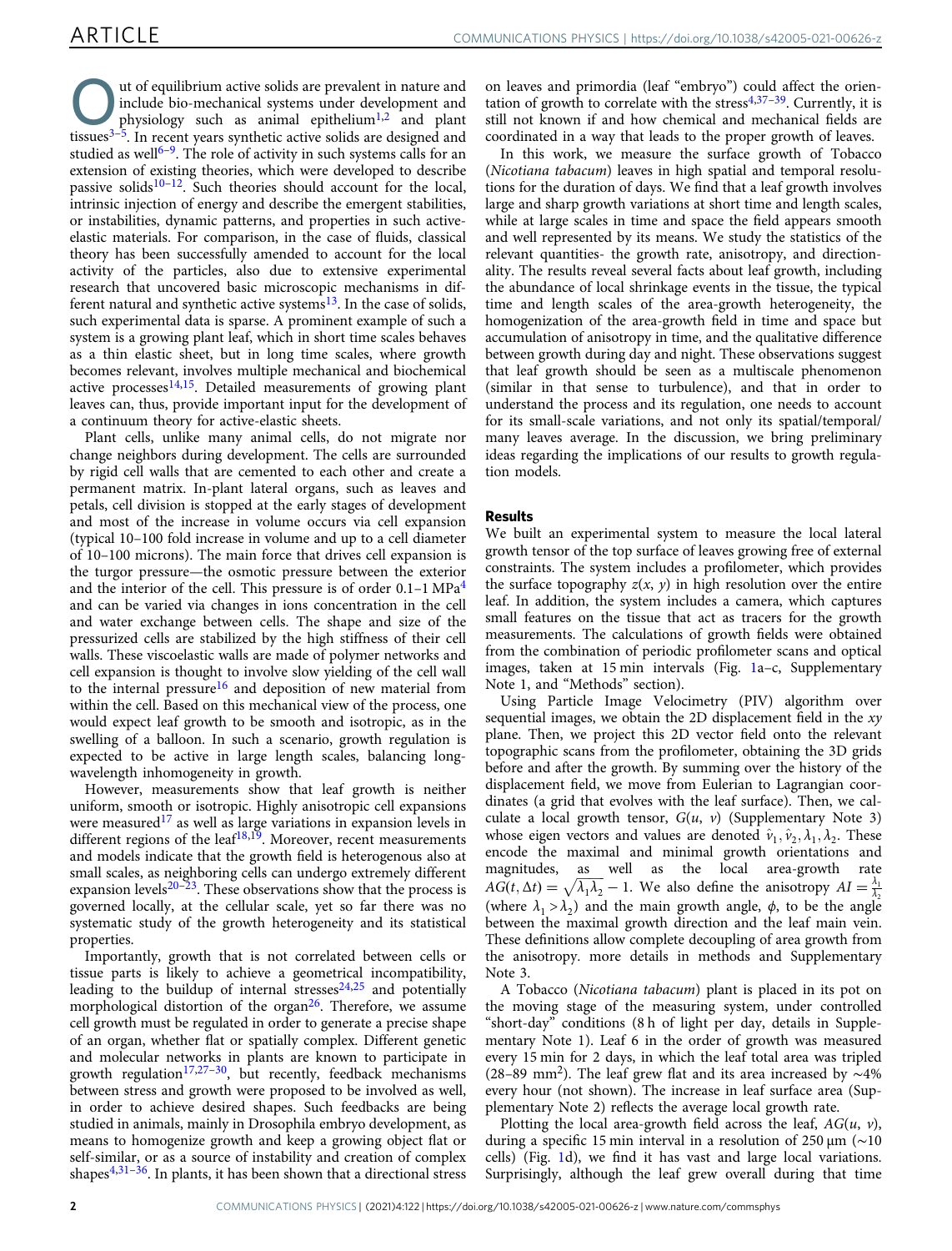<span id="page-2-0"></span>

Fig. 1 The leaf growth measuring system and example dynamics of local growth. a A pot with a living plant is placed on the x-y stage of a profilometer. The stage and the lighting conditioned are controlled by a preset program, by which the leaf is automatically scanned (red line marks scanning beam) and then optically imaged, in constant time intervals for days. The camera is set at 200 cm distance from the leaf plane, in order to minimize optical artifacts due to vertical growth (Supplementary Note 1). **b** A typical leaf topography  $z(x,y)$  of a Tobacco wild-type leaf (after smoothing) as obtained by the profilometer. Scale bar: 1 mm. c An optical image of the leaf in  $\mathbf{b}$ , after deleting the low spatial frequency data (black). the small-scale features (white) are used as tracers in the growth calculation algorithm.  $d$  An example of an area-growth field,  $(AG)$ , measured within the time interval  $\Delta t = 15$  min. Spatial resolution: 250 × 250 micron. e A histogram of all area-growth values, during 90 intervals of  $\Delta t = 15$  min during 2 days of measurement (~70,000 growth events). The most probable value is ∼1% (dashed line). A Gaussian distribution with the same mean and std is depicted in a solid red line. f-h Principal growth measurements, taken from the same leaf area (marked with a rectangle in d) with different time intervals (indicated, all during light-time). At each point, the maximal and minimal growth vectors are depicted: The lines are oriented along the principal directions and their lengths indicate the relevant growth values (scaled by the same arbitrary factor in all panels). Blue lines represent positive growth, red lines represent shrinkage. Scale bar: 0.5 mm. More samples of such data, in Supplementary Fig. 3.

interval (i.e., its surface area increased) many spots shrank (blue areas in Fig. 1d). Plotting the histogram of the local surface growth during 90 intervals of 15 min each (Fig. 1e) shows a significant part of the distribution consists of negative values of AG. The histogram is broad—its std is much larger than its mean. It is non-Gaussian (i.e., not a distribution of a random, noncorrelated variable), as it has long tails that are slightly skewed. Looking at the growth along the principal directions (Fig. 1f) reveals fluctuations in the level of anisotropy, while the principal directions themselves fluctuate in space as well. There may be some effect of the leaf's vein network on to the growth orientation (maximal growth aligns with the vein), but it is only along the large veins and it is statistically negligible in our analysis (Supplementary Note 4).

Once realizing the "noisy" nature of the growth field measured at small scales, we turn to study its statistical properties. We start by increasing the time intervals  $\Delta t$  over which growth is calculated. In Fig. 1g, h, we present examples of such growth fields calculated on images separated by 1 and 3 h. In addition to the trivial increase in the amount of growth with  $\Delta t$ , the growth fields appear smoother. While local shrinkage events (red lines) are common during 15 min of growth, they completely disappear at larger time intervals, leading to an apparent smooth growth field. Looking at the total distribution of such AG fields vs  $\Delta t$  (Fig. [2](#page-3-0)a, inset), we see that as  $\Delta t$  increases, the centers of the histograms shift to larger positive values and the distribution broadens (see also Fig. [2](#page-3-0)b). However, the ratio between the spatial mean and the standard deviation (std) of the distributions decreases with  $\Delta t$ , (Fig. [2b](#page-3-0), inset), reflecting the fact that the growth field becomes smoother (more spatially homogenous) when measured over longer time intervals. The shape of the histograms is not Gaussian (Fig. [2](#page-3-0)a), having stretched exponential tails. Its higher moments, however, are constant in  $\Delta t$  (skewness  $\cong$  1, kurtosis  $\cong$  5). Finally, our measurements indicate that the growth field during night time is more heterogeneous than the growth during day time (Fig. [2](#page-3-0)b, inset), which is due to both lower mean and higher std of AG (not shown).

Next, we study the spatial properties of the growth fields. We coarse-grain the growth field in the spatial scale (by decreasing the spatial resolution of the displacement field measurement). The growth grid step,  $\Delta x$  is increased from 16 pixels (240  $\mu$ m) gradually to 560 pixels (1.44 mm) (Fig. [2c](#page-3-0)). As expected, the mean of the distribution is not affected by the coarse graining, but the standard deviation decreases (Fig. [2](#page-3-0)d), i.e., the growth measured with lower spatial resolution seem much smoother. In that sense, measurements of low spatial and temporal resolution may give the erroneous impression that leaf growth is a smooth process, a "balloon-like" expansion, at all scales.

The large variations in the measured growth field are highly relevant to the question of growth regulation. If the local temporal AG was a random variable chosen repeatedly and independently from some distribution (such as Fig. 1e), one would expect a buildup of large internal stresses within the leaf tissue (details in Supplementary Note 4) and possibly its distortion into a 3D configuration via buckling instabilities. The fact that such distortions are not observed indicates that some regulation does occur at a relatively small time and length scales, and should be manifested in spatial/temporal correlations.

The spatial correlation function of the AG provides information about the spatial scales of regulation. To calculate that, we choose a set of 50 random points on the leaf, and take series of mean AG values at distance d from them. In Fig. [3](#page-3-0)a, we plot the auto-correlation on these series. Four selected results, obtained for both day and night, are shown. All four correlation functions decay to zero over a finite distance. As expected, the measured decorrelation length increases with coarse graining in time. A distinct result is a big difference between growth during day and night. The decorrelation length at night is significantly shorter than the ones measured for growth during day time (∼1 vs. ∼5 mm). Anti-correlation was measured for night growth during the shortest measured intervals (15 min).

Next, we attempt to identify a typical time scale that governs the fluctuations in the area-growth fields. We measure growth in  $\Delta t = 15$  min time intervals over long duration of time (8 h, during light-time). The measurements are converted to Lagrangian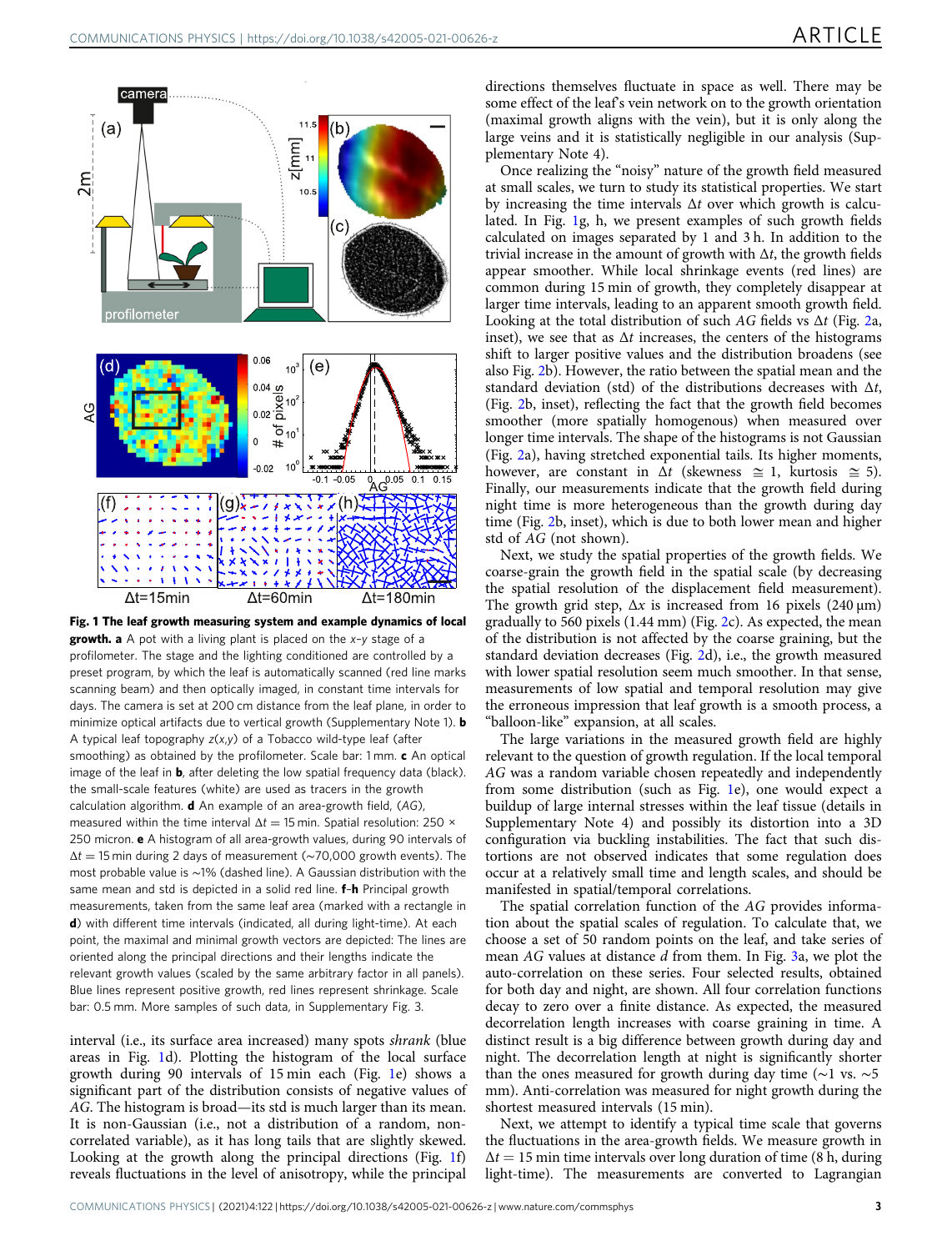<span id="page-3-0"></span>

Fig. 2 Coarse graining in time and space of area-growth fields. a Histograms of all area-growth (AG) values taken during 48 h (more than 70k data points), with space resolution  $Δx = 250 μm$  and different time intervals  $Δt$  (indicated in the figure). All histograms are normalized to integrate to 1 (i.e., are treated as probability density functions), shifted to have zero mean, and normalized to have the same std. The dashed line is a Gaussian distribution with the same mean and std. Inset: the same histograms before equalizing the mean and std. **b** The mean (solid line) and std (dashed line) of the histograms in a, as functions of Δ*t*. Error bars are the standard deviation of the measurements. Inset: the ratio <u>std.</u> for measurements that were taken during day time (solid line, 64k data points) and during night time (dashed line, 26k data points). c Histograms of all AG values taken during 48 h with  $\Delta t = 15$  min and different Δx (indicated in the figure). The histograms are normalized to have the same area and zero mean. The dashed line is a Gaussian distribution with the same mean and std. d The mean (solid line) and std (dashed line) of the histograms in c, as functions of  $\Delta x$ . Error bars are the standard deviation of the measurements, sometimes smaller than the symbol.



Fig. 3 Characteristic scales of the area-growth field. a Spatial correlation between area-growth (AG) values as a function of the distance between them, d. Different line styles and colors represent different time samples (see legend). Measurements were taken as the leaf grew from 6 to 13 mm in length. Dotted lines are linear extrapolations of the data from 0 to 1 mm. **b** Mean Fourier transform in time over 1200 signals  $AG(t)$ , taken during light-time intervals of 1 day (8 h).  $\omega$  is the temporal frequency. The signal AG(t) is taken in Lagrangian coordinates. The plot does not include the long, dominant, time scale of 24 h (Supplementary Fig. 2).

coordinates and  $AG(t)$  is evaluated in grid points that are continuously drifted with growth (i.e., 1200 locations in the growing leaf are measured for the entire 8 h). For each such Lagrangian grid point, we perform Fourier transform of the signal  $AG(t)$  with  $\Delta t = 15$  min. We then average the absolute value of the result over all grid points, obtaining  $AG(\omega)$ . The spectrum is broad, indicating a multiscale process, but a clear peak in  $AG(\omega)$  is seen at  $\omega = 0.14 \left[ \text{min}^{-1} \right]$  (Fig. 3b), which indicates a dominant time

scale of ∼45 min. Therefore, the growth rate in a typical fixed location on a leaf fluctuates with a characteristic time scale.

We now switch our interest to the directional properties of the tensorial growth field. The distributions of maximal and minimal growth values for  $\Delta t = 15$  min are presented in Fig. [4a](#page-4-0). The histograms of the local anisotropy  $AI = \frac{\lambda_1}{\lambda_2}$  (that is the growth eccentricity) show an increase in its mean value as a function of  $\Delta t$  (Fig. [4](#page-4-0)b, c) and not a decay, as expected if the local orientation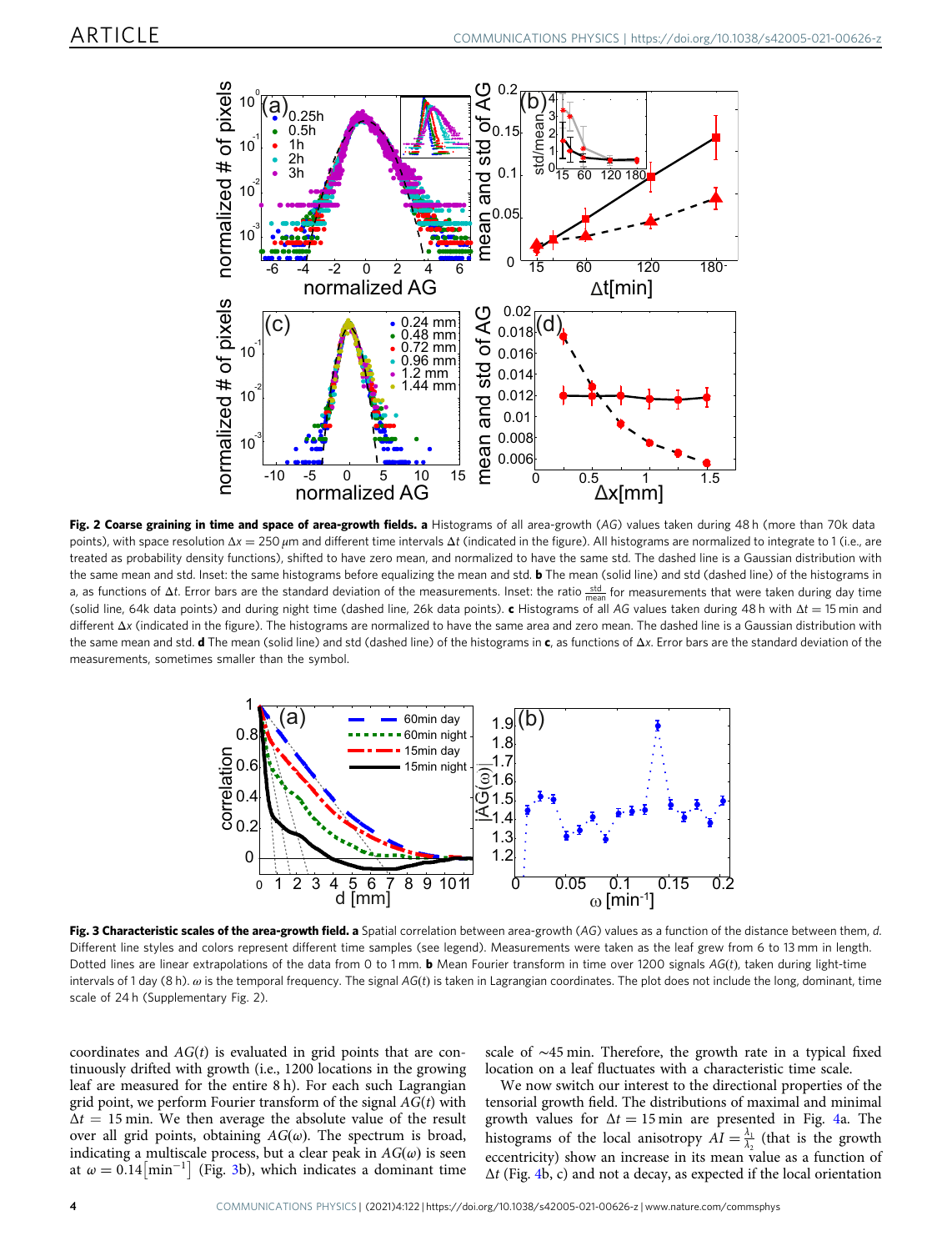<span id="page-4-0"></span>

Fig. 4 Anisotropy and directionality of the growth fields. a A histogram of the maximal and minimal directional growths  $(\lambda_1,\lambda_2)$  for the minimal time interval Δt = 15 min and space interval  $\Delta x = 250 \mu$ m during light-time. **b** Histograms of the anisotropy distributions for  $\Delta x = 250 \mu$ m and different Δt (indicated in the figure) during light-time.  $c$  The means of the histograms in  $b$ , error bars are the standard deviation of the measurements.  $d$  A histogram of growth directions (angle between maximal growth direction and the leaf's main vein) for  $Δx = 250 μm$  and  $Δt = 15 min$ , during the day (green squares) and the night (cyan circles).

was not correlated in time (Fig. 4c). The standard deviation of the anisotropy grows as well (Fig. 4c). We conclude that there is an accumulation of anisotropy, which means that on average growth has a locally preferred direction. Finally, we plot a histogram of the growth angle,  $\phi$  (the angle between maximal growth and the leaf main vein) (Fig. 4d). The histogram shows that indeed during the day the preferred orientation of the local maximal growth is perpendicular to the main vein, while during the night there is no preferred directionality of growth.

#### Discussion

Our measurements suggest, to the best of our knowledge, a new view on growth processes in leaves. The growth is not a smooth process in time and space, as could be concluded from lowresolution measurements, or from data that is averaged over many leaves. Instead, growth is a multiscale field with large and sharp variations at small scales that homogenize at larger scales. As such, we analyze the growth fields using statistical tools commonly applied in stochastic dynamics of fluids and active matter.

Among our major findings is the abundance of local tissue shrinkage during growth. Though the surface area of large sections of a leaf increases monotonically (in a typical rate of ∼4%/ h), the growth in small regions, of ∼100 cells, oscillates between swelling and shrinking. These oscillations are characterized by a typical time scale of ∼45 min (which may be related to stomata openin[g40,41](#page-6-0) or to growth bursts known as nutation processes<sup>[42](#page-6-0),[43](#page-6-0)</sup>) and are correlated over short distances of order millimeters. The higher the measurement resolution in time and space, the larger are the measured growth variations. It is plausible that further increasing the resolution (to a single cell level) would reveal even rougher fields. Decreasing resolution, to 1 h or a few mm, the measurements smoothen, and the ratio of std to mean saturates to a low value (∼0.5, Fig. [2b](#page-3-0), d). Note, that the homogenization process, of reaching this saturation, happens at a speed of ±2% area in 1 h (see Fig. [2b](#page-3-0), inset) while the average speed of growth itself is ∼4%area/h. Therefore, there is no scale separation, and we cannot distinguish between the growth and the process of homogenization. Finally, though the direction of growth varies as well, it must be correlated in time as the mean anisotropy is increasing with  $\Delta t$ .

One immediately notes that these observations are relevant to the question of growth regulation. If growth was a random process, i.e., growth parameters  $(\lambda_1, \lambda_2, \phi)$  were chosen randomly from our measured distribution at each grid point independently and repeatedly, with no spatial/temporal correlations, we estimate a typical stress developing within 15 min on a flat unit area of 250 × 250 microns to be in the order of ∼0.5 Mpa (Supplementary Note 6). Using the distribution of growth in 2 h, the stress estimation on the same unit area would exceed 1 MPa. Such stress would have led to significant buckling of the surface and distortion of the leaf $24,26,44,45$  $24,26,44,45$  $24,26,44,45$  $24,26,44,45$  $24,26,44,45$ . In reality, the leaf grows flat, which indicates that some mechanism regulates growth over small time and length scales. The non-gaussian growth distribution (Figs. [1e](#page-2-0) and [2](#page-3-0)a, c), the correlation time and length scales, and the increasing anisotropy (Fig. 4c) also indicate that indeed, though rough in time and space, the growth field is not entirely random, i.e., include some spatial/temporal correlations.

Currently, we see two options to understand the multiscale phenomena we observe in the growth of flat leaves. One is that the dynamics is entirely deterministic. Multiple nonlinear chemical and mechanical fields are involved (e.g., pressure fields and cell–cell channel opening, residual stresses, hormone diffusion and transport, cell wall softening and deposition of new matter) and possibly feedback loops between them, which make growing leaves a complex active system, with the resulting dynamic growth patterns that we see. The other option is that there are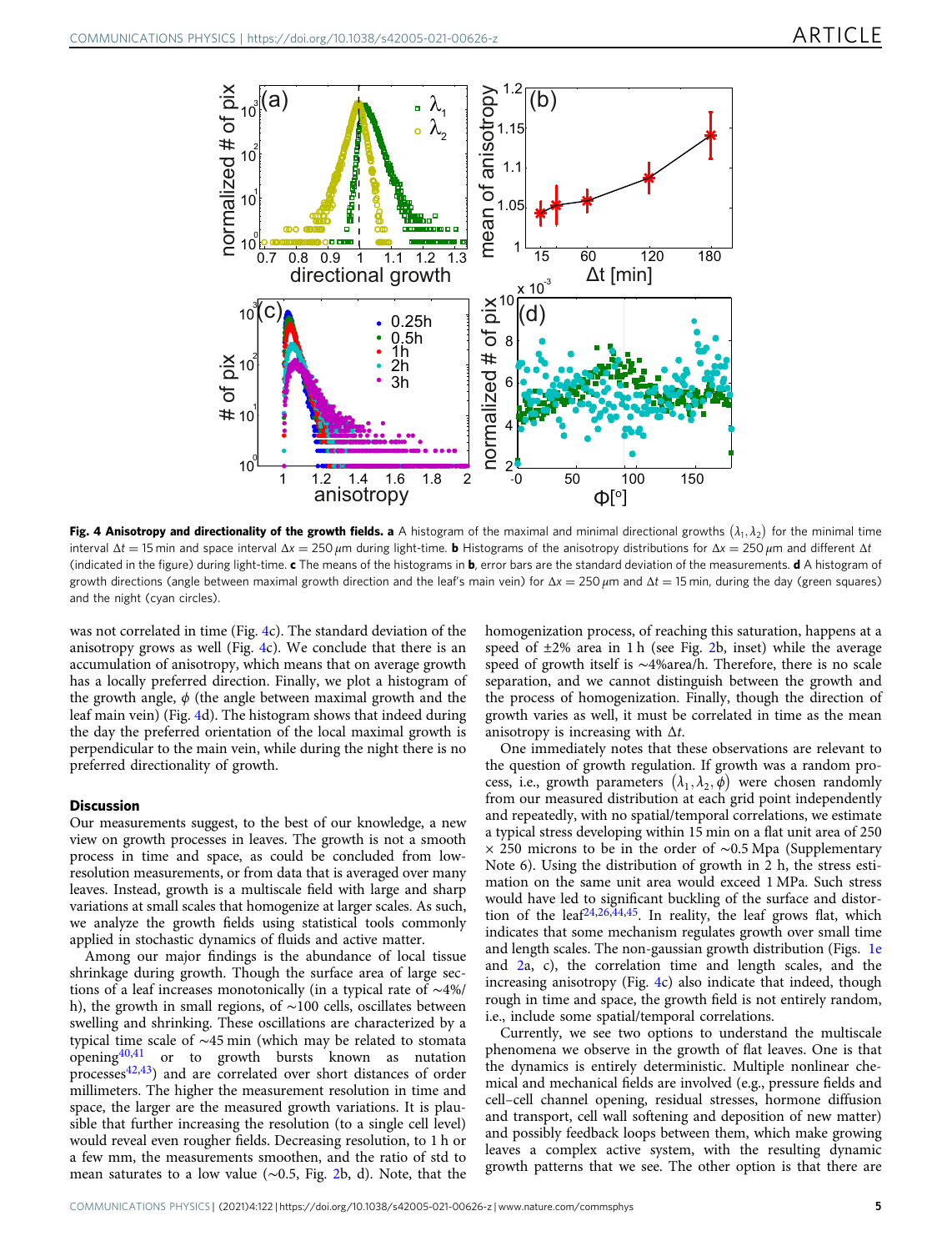<span id="page-5-0"></span>sources of randomness in the system that constantly create biological "noise" (e.g., light-induced stomata opening, thermally driven hormonal production or opening of cell–cell channels, etc), however, these must constantly be corrected, possibly via the mentioned stabilizing mechano-chemical feedback.

Further experimentation can shed light on these processes. Specifically, high-resolution measurements of chemical and mechanical fields in the relevant time and length scales we found, can reveal the source of the variations. Then, one should look for mechano-chemical interactions in the system that may be the source of the local smoothing/homogenization of growth. Examples of such interactions are known from flat-growing animal epithelia (drosophila wing disc $46$ ), e.g., stiffening under tension, growth direction alignment with tension, enhanced growth rate under tension and reduced rate under compression.

The different growth modes, we found during the day vs. night may provide another clue on growth regulation and homogenization: We showed that the growth during the day is more homogenous than at night, the correlation lengths during the day are larger than at night, and that the direction of growth is oriented roughly perpendicularly to the main vein at day, but lack of global orientation at night. It is possible that most of the active growth takes place during the day, and the accumulated internal stresses are released during the night.

Lastly: though we observed qualitatively similar results in measurements of many Tobacco and Arabidopsis leaves, measurements in other species are needed in order to determine how general our observations are. In addition, the stochastic approach should be implemented on measurements at the cellular scale. Finally, studies of mathematical and physical nature are needed in order to better understand the relation between the growth governing rules, its resulting statistics, mechanics of the leaf, and its final global shape.

## Methods

Data acquisition. Our experimental system is designed to measure the local lateral growth tensor of the top surface of leaves growing free of external constraints. The system includes a profilometer (MiniconScan 3000) which provides the surface topography  $z(x, y)$  in high resolution (50 μm in x–y, 5 μm in z) over the entire leaf (typically  $3 \times 3$  cm). The calculations of growth fields were obtained from the combination of periodic profilometer scans and optical images, taken at 15 min intervals (Fig. [1](#page-2-0)a–c and Supplementary Note 1).

Data processing. Using image processing and PIV, we obtain the displacement field  $\vec{d}(u, v)$  between images on a flat square grid  $(u, v)$  of resolution 250  $\mu$ m  $\times$  250 μm (~10 by 10 cells).

We project the 2D grids of sequential measurements, onto the relevant topographical scans, obtaining the 3D grids before and after the growth  $u(x, y, z, t), v(x, y, z, t)$ . Using these Lagrangian coordinates, that evolve with the leaf surface, we calculate the local growth tensor,  $G(u, v)$ . We define the growth tensor in a way the allows complete decoupling between the area-growth rate and its anisotropy (Supplementary Note 3). For each Lagrangian grid point, we calculate the ratio between the surface geometrical metrics in time  $t_1$  and  $t_2$ . The result is a locally defined rank-two tensor whose eigen vectors represent the directions of maximal and minimal growth. The maximal and minimal local elongations between  $t_1$  and  $t_2$  are  $\sqrt{\lambda_1} - 1$ ,  $\sqrt{\lambda_2} - 1$ , respectively, where  $\lambda_1, \lambda_2$  are the eigen values of  $G(u, v)$ . The local area growth is  $AG = \sqrt{\lambda_1 \lambda_2} - 1$  (The normalized change in area of a surface element at  $t_1$  and  $t_2$ ). The estimated measurement error in AG is ~0.2% (Supplementary Note 5). Growth rates, are obtained by dividing the growth values by  $\Delta t = t_2 - t_1$ . We define the anisotropy to be  $AI = \frac{\lambda_1}{\lambda_2}$  where  $\lambda_1 > \lambda_2$ . We define the main growth angle,  $\phi$ , to be the angle between the maximal growth direction and the leaf main vein. For a full description of the local growth, any three independent scalar parameters are sufficient, e.g.,  $(\lambda_1, \lambda_2, \phi)$ .

Reporting summary. Further information on research design is available in the Nature Research Reporting Summary linked to this article.

#### Data availability

All data used in this work are available from the corresponding author upon request.

#### Code availability

All codes used in this work are available from the corresponding author upon request.

Received: 1 October 2020; Accepted: 30 April 2021; Published online: 10 June 2021

#### **References**

- 1. Guillot, C. & Lecuit, T. Mechanics of epithelial tissue homeostasis and morphogenesis. Science 340, 1185–1189 (2013).
- 2. Blanchard, G. B., Étienne, J. & Gorfinkiel, N. From pulsatile apicomedial contractility to effective epithelial mechanics. Curr. Opin. Genet. Dev. 51, 78–87 (2018).
- 3. Hong, L. et al. Heterogeneity and robustness in plant morphogenesis: from cells to organs. Annu. Rev. Plant Biol. 69, 469–495 (2018).
- Mirabet, V., Das, P., Boudaoud, A. & Hamant, O. The role of mechanical forces in plant morphogenesis. Annu. Rev. Plant Biol. 62, 365–385 (2011).
- 5. Smithers, E. T., Luo, J. & Dyson, R. J. Mathematical principles and models of plant growth mechanics: From cell wall dynamics to tissue morphogenesis. J. Exp. Bot. 70, 3587–3599 (2019).
- Levin, I., Deegan, R. & Sharon, E. Self-Oscillating Membranes: Chemomechanical Sheets Show Autonomous Periodic Shape Transformation. Phys. Rev. Lett. 125, 178001 (2020).
- 7. Chen, Y. Y., Huang, G. L. & Sun, C. T. Band Gap Control in an Active Elastic Metamaterial With Negative Capacitance Piezoelectric Shunting (2014).
- 8. Scheibner, C. et al. Odd elasticity. Nat. Phys. 16, 475–480 (2020).
- 9. Nash, L. M. et al. Topological mechanics of gyroscopic metamaterials. Proc. Natl Acad. Sci. USA 112, 14495–14500 (2015).
- 10. Hawkins, R. J. & Liverpool, T. B. Stress reorganization and response in active solids. Phys. Rev. Lett. 113, 028102 (2014).
- Zemel, A., Bischofs, I. B. & Safran, S. A. Active elasticity of gels with contractile cells. Phys. Rev. Lett. 97, 128103 (2006).
- Maitra, A. & Ramaswamy, S. Oriented active solids. Phys. Rev. Lett. 123, 238001 (2019).
- 13. Marchetti, M. C. et al. Hydrodynamics of soft active matter. Rev. Mod. Phys. 85, 1143–1189 (2013).
- 14. Efroni, I., Eshed, Y. & Lifschitz, E. Morphogenesis of simple and compound leaves: a critical review. Plant Cell 22, 1019–1032 (2010).
- Pantin, F., Simonneau, T. & Muller, B. Coming of leaf age: control of growth by hydraulics and metabolics during leaf ontogeny. N. Phytol. 196, 349–366 (2012).
- 16. Lockhart, J. A. An analysis of irreversible plant cell elongation. J. Theor. Biol. 8, 264–275 (1965).
- 17. Sauret-Güeto, S., Schiessl, K., Bangham, A., Sablowski, R. & Coen, E. JAGGED controls Arabidopsis petal growth and shape by interacting with a divergent polarity field. PLoS Biol. 11, e1001550 (2013).
- 18. Wiese, A., Christ, M. M., Virnich, O., Schurr, U. & Walter, A. Spatio-temporal leaf growth patterns of Arabidopsis thaliana and evidence for sugar control of the diel leaf growth cycle. N. Phytol. 174, 752–761 (2007).
- 19. Remmler, L. & Rolland-Lagan, A.-G. Computational method for quantifying growth patterns at the adaxial leaf surface in three dimensions. Plant Physiol. 159, 27–39 (2012).
- 20. Fruleux, A. & Boudaoud, A. Modulation of tissue growth heterogeneity by responses to mechanical stress. Proc. Natl Acad. Sci. USA 116, 1940–1945 (2019).
- 21. Hong, L. et al. Variable cell growth yields reproducible organ development through spatiotemporal averaging. Dev. Cell 38, 15–32 (2016).
- 22. Elsner, J., Michalski, M. & Kwiatkowska, D. Spatiotemporal variation of leaf epidermal cell growth: a quantitative analysis of Arabidopsis thaliana wildtype and triple cyclinD3 mutant plants. Ann. Bot. 109, 897–910 (2012).
- 23. Sampathkumar, A. et al. Primary wall cellulose synthase regulates shoot apical meristem mechanics and growth. Development 146, dev179036 (2019).
- 24. Wang, C.-C. In Mechanics of Generalized Continua 247–250 (Springer, 1968).
- 25. Efrati, E., Sharon, E. & Kupferman, R. Elastic theory of unconstrained non-Euclidean plates. J. Mech. Phys. Solids 57, 762–775 (2009).
- 26. Goriely, A. & Ben Amar, M. Differential growth and instability in elastic shells. Phys. Rev. Lett. 94, 198103 (2005).
- 27. Kazama, T., Ichihashi, Y., Murata, S. & Tsukaya, H. The mechanism of cell cycle arrest front progression explained by a KLUH/CYP78A5-dependent mobile growth factor in developing leaves of Arabidopsis thaliana. Plant Cell Physiol. 51, 1046–1054 (2010).
- 28. Palatnik, J. F. et al. Control of leaf morphogenesis by microRNAs. Nature 425, 257–263 (2003).
- 29. Burko, Y. & Ori, N. The tomato leaf as a model system for organogenesis. Methods Mol. Biol. 959, 1–19 (2013).
- 30. Ha, C. M., Jun, J. H. & Fletcher, J. C. Control of Arabidopsis leaf morphogenesis through regulation of the YABBY and KNOX families of transcription factors. Genetics 186, 197–206 (2010).